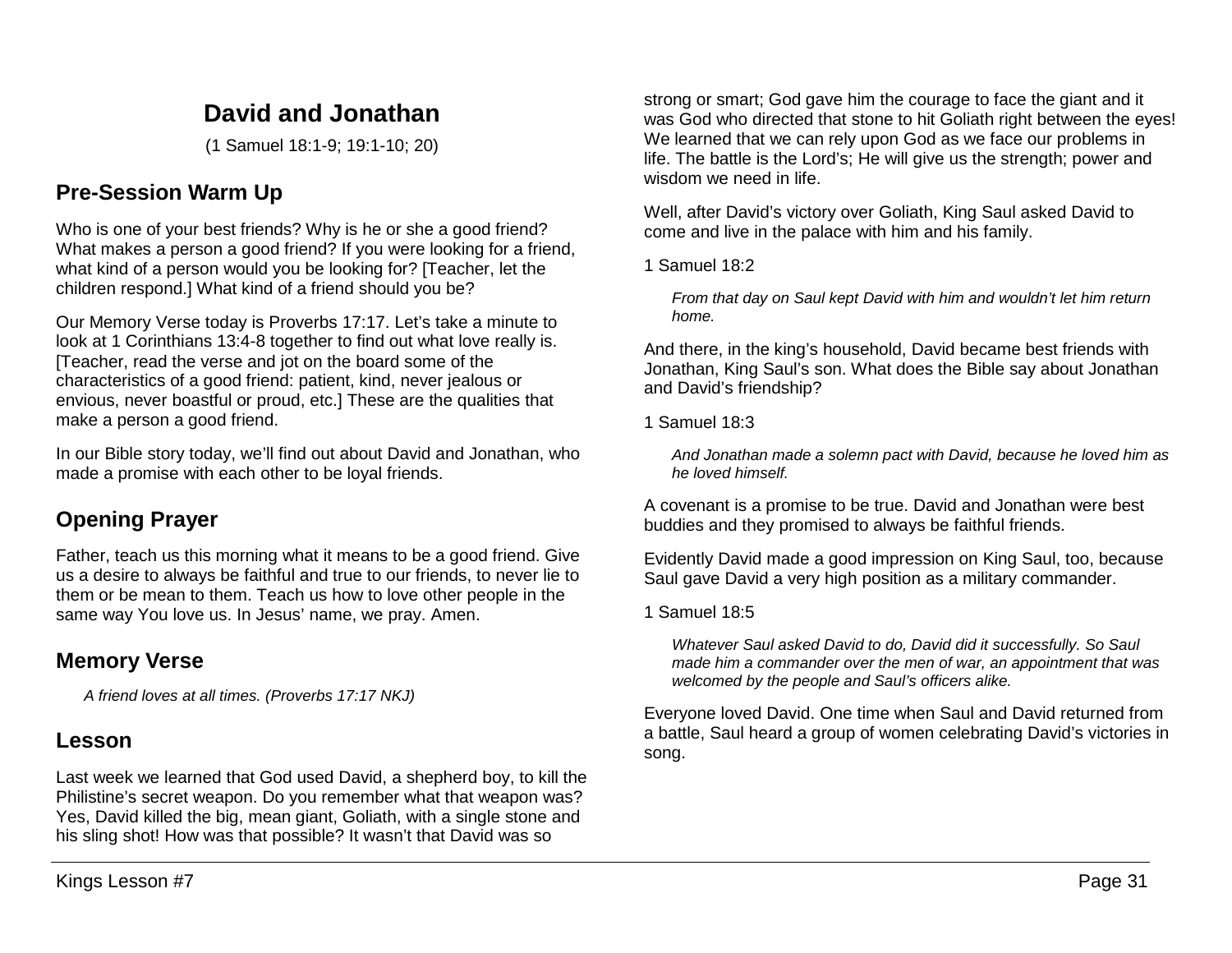#### 1 Samuel 18:6

*When the victorious Israelite army was returning home after David had killed the Philistine, women from all the towns of Israel came out to meet King Saul. They sang and danced for joy with tambourines and cymbals.*

All the women made up songs about what a great hero David was.

1 Samuel 18:7

*So the women sang as they danced, and said: "Saul has slain his thousands, and David his ten thousands."*

This made King Saul jealous of David.

#### 1 Samuel 18:8

*This was their song: "Saul has killed his thousands, and David his ten thousands!"*

Saul thought the women were giving David credit for killing tens of thousands of soldiers while only giving him credit for killing one thousand. Saul thought they were saying that David was greater than he was, and this made him jealous of David!!

Have you ever been jealous of someone? Do you know what jealousy is? It is feeling unhappy – even angry – because you don't have something that someone else has. How do you react when someone says good things about your friend, but they don't compliment you? Do you know anyone that always seems to get new clothes or new toys, while you never seem to get anything new? Do you have a friend or a brother or sister that always gets better grades than you? Is there a new baby in your home who seems to get more attention than you? These are all situation that can make you jealous. Have you ever felt jealous? [Teacher, let the children respond.]

Saul was so jealous of David, that he wanted to kill him. Soon he became so jealous and hateful towards David that he tried to get his own son to murder him or even his servants.

#### 1 Samuel 19:1-2

*Saul now urged his servants and his son Jonathan to assassinate David. But Jonathan, because of his strong affection for David, told him what his father was planning. "Tomorrow morning," he warned him, "you must find a hiding place out in the fields.* 

Even though King Saul was jealous and hateful towards David, his son Jonathan wasn't like that at all. He was David's best friend. Jonathan begged his father not to do it.

#### 1 Samuel 19:4-5

*The next morning Jonathan spoke with his father about David, saying many good things about him. "The king must not sin against his servant David," Jonathan said. "He's never done anything to harm you. He has always helped you in any way he could. Have you forgotten about the time he risked his life to kill the Philistine giant and how the LORD brought a great victory to all Israel as a result? You were certainly happy about it then. Why should you murder an innocent man like David? There is no reason for it at all!"* 

Jonathan tried to show his father how wrong he was to try to kill David. David was probably one of King Saul's most loyal and helpful men. He had killed Goliath and defeated Saul's enemies. At first Saul listened to Jonathan and promised not to kill David. But his jealous anger was so great that it wasn't long before Saul allowed his jealousy to control him again, and again he tried to take David's life.

1 Samuel 20:1

*David now fled from Naioth in Ramah and found Jonathan. "What have I done?" he exclaimed. "What is my crime? How have I offended your father that he is so determined to kill me?"*

Jealousy is a terrible thing. It puts murder in your heart. There are times when all of us have feelings of jealousy. But we need to make sure it doesn't grow in our hearts. You can stop the sin of jealousy with God's help. When you realize that you are even a little jealous of your friend, what do you think you should do? Confess it to God;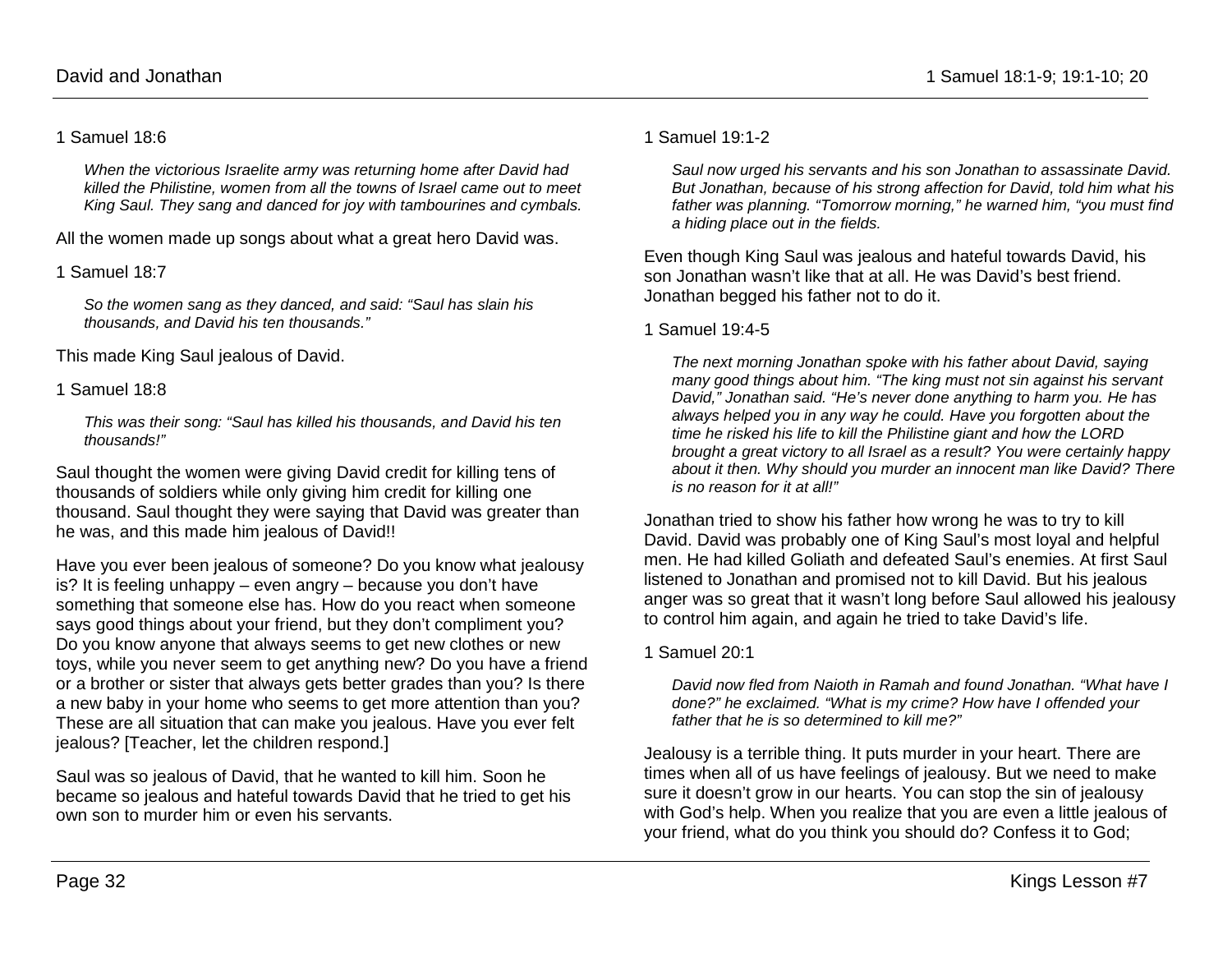1 Samuel 18:1-9; 19:1-10; 20 David and Jonathan

admit that you have those wicked feelings of jealousy. Ask God to help you to stop being jealous. Do you know the very best way to stop being jealous of someone else? Stop comparing yourself to that other person. Stop wanting "things" others have. Stop feeling sorry for yourself. And begin to pray for the wellbeing of that other person. Look for good in that person and compliment him or her for those good traits you see in them. God will give you power to stop being jealous.

Saul's jealousy of David had become so bad that he tried over and over again to kill him. Jonathan tried to talk to his father…

1 Samuel 20:32-33

*"But why should he be put to death?" Jonathan asked his father. "What has he done?" Then Saul hurled his spear at Jonathan, intending to kill him. So at last Jonathan realized that his father was really determined to kill David.* 

Saul's jealous anger turned against his own son and he tried to kill him, too. There was no doubt in Jonathan's mind; he knew for sure that his father had made up his mind to kill David.

Now think about this: It never crossed Jonathan's mind to be jealous of David even though, if he helped David live, it might spoil is own chances at becoming king. Instead of being jealous like his father, Jonathan tried to be a peace maker between David and his father, Saul. Then, when he realized Saul was determined to kill David, he helped David escape from Saul.

You have a choice to either be jealous or to show God's love for others. With God's help, you can be a good friend, just like Jonathan. Ask Him to help you choose to show His love to your friends.

## **Closing Prayer**

Friends are a gift from You, Father. Thank You for giving us friends. Help us never to take advantage of them or take them for granted.

We want to always be true and faithful to our friends and love them with the kind of love Jesus has for us. In Jesus' name. Amen.

## **Learning Activities**

### **Craft Corner**

#### *Best Friends*

- 1. Make several cardboard patterns as shown in sketch a.
- 2. Give each child a sheet of white construction paper, a pencil and a pair of scissors.
- 3. Children fold the paper in half and in half again as in. (See sketch b.)
- 4. Children place pattern on the folded paper so the straight edge of pattern is on folded side and other edge of pattern touches other side of paper.
- 5. Children trace, cut, and open their paper to discover the surprise design (see sketch c).

As the children work talk to them about friendship. Ask, questions such as the following:

• How do you know when others are your friends? (They smile at you. They play with you. They help you. They share with you.)

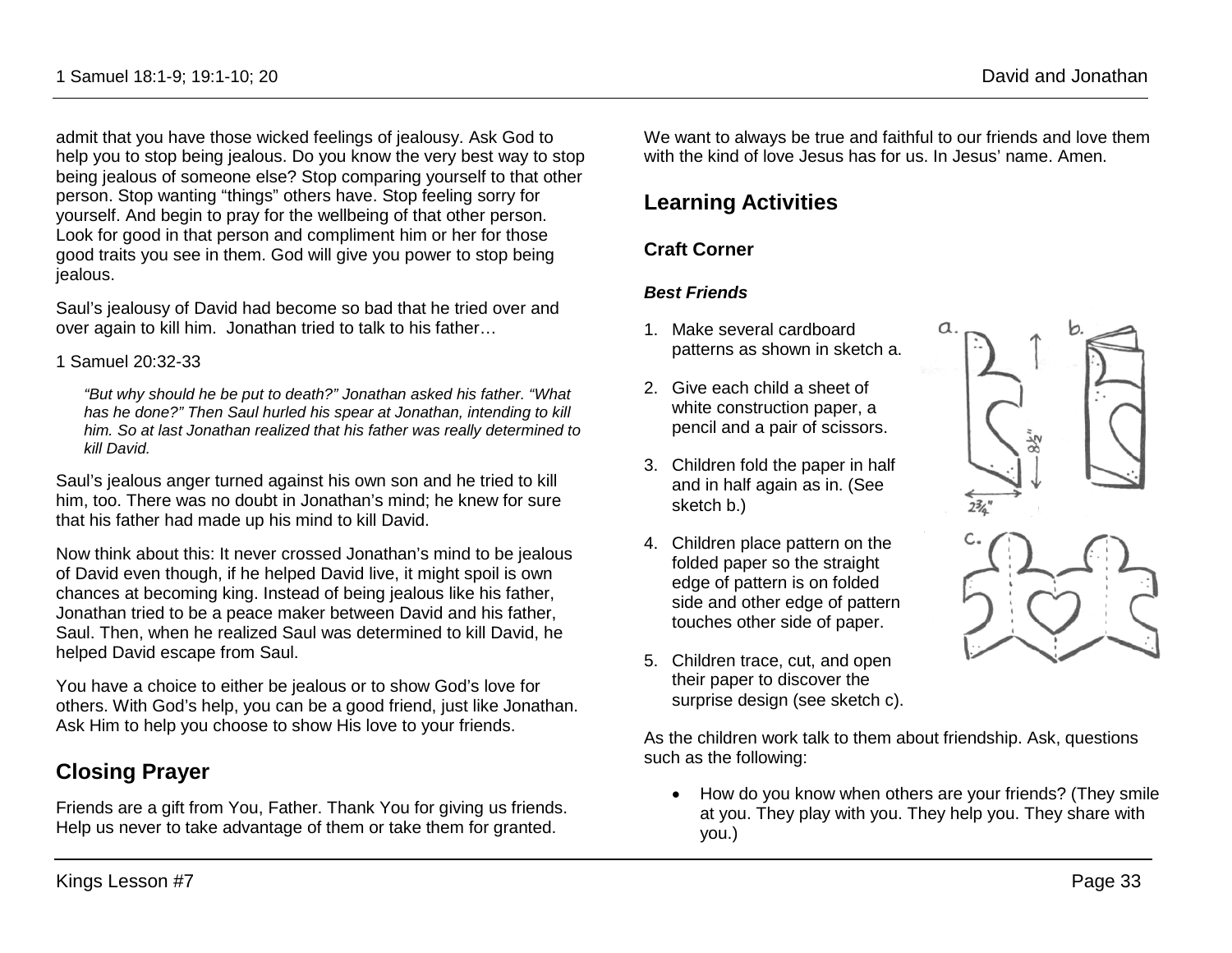- What do you do to let someone know you want to be his or her friend? (Talk to the person. Invite him or her to play. Share your lunch with the person.)
- How did Jonathan show David that he was a good friend?
- What does the surprise design make you think of?

#### **Game Center**

#### *Buddy Relay*

- 1. Write each word of the Memory verse (Proverbs 17:17) on separate index cards, making two sets of verse cards using two different colors of cards.
- 2. Use masking tape to make start and finish lines on the floor on opposite sides of the room.
- 3. Mix up cards, keeping sets separate.
- 4. Divide class into two teams.
- 5. Teams line up behind the start line.
- 6. Place a mixed set of cards at the front of each line.
- 7. Call out the name of a body part (elbow, shoulder, head, and hand).
- 8. First two children in each line carry one of the word cards between them, using the named body part, to the finish line.
- 9. Children leave card at the finish line and walk quickly back to start of line.
- 10. Play continues in this manner until all cards are brought to the finish line. Children put cards in the correct verse order and then say verse out loud.
- Or, use the following questions in another game of your choice:
- 1. What are some things friends like to do together? (Go to the park.)
- 2. Why was David known as a big hero? (He defeated Goliath. He won victories for Israel's army.)
- 3. How did Jonathan show he was David's friend? What did Jonathan do to show God's love to his good friend, David?
- 4. Why do you think that Jonathan wasn't jealous that David would become the next king?
- 5. What can you do to show God's love?
- 6. What are some ways you can be a good friend to someone? (Invite a new kid to play. Share lunch or toys with another kid. Only say kind things about others.)
- 7. How has a friend helped you?
- 8. When are times kids might need a good friend? (When they are in a new class. When they need help with homework. When they are sad. When other people make fun of them.)
- 9. When are times it is difficult to be a good friend? (When I want first choice. When my friends don't play fair. When I have a bad day.)